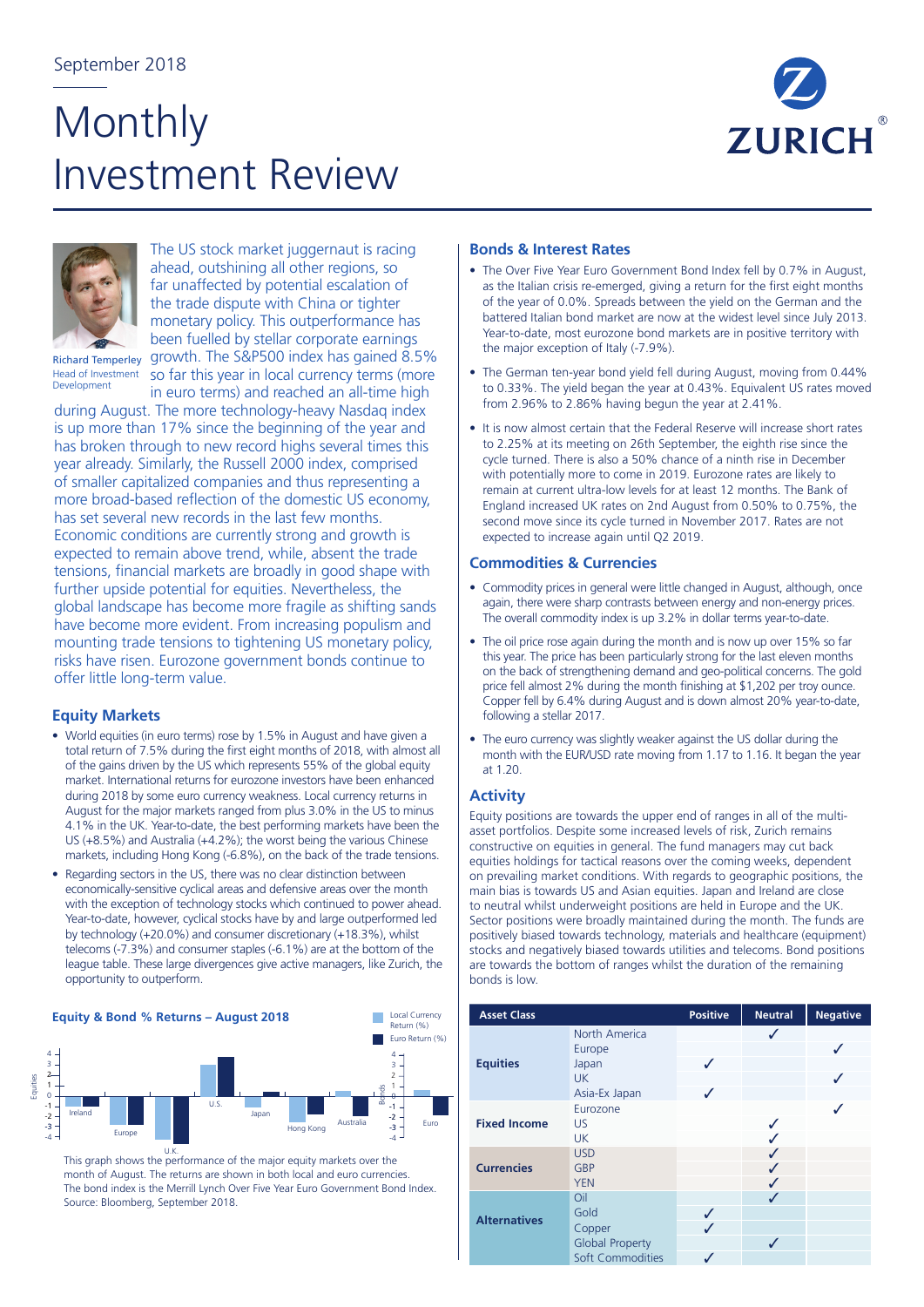#### Zurich Life Annualised Performance to 1 September 2018

|                                                 |                        | Annualised |         |         |          |                 |          |                          |
|-------------------------------------------------|------------------------|------------|---------|---------|----------|-----------------|----------|--------------------------|
|                                                 | Year to<br><b>Date</b> | 1 Year     | 3 Years | 5 Years | 10 Years | <b>15 Years</b> | 20 years | <b>Fund Size (Euros)</b> |
| Prisma Multi-Asset Funds+                       |                        |            |         |         |          |                 |          |                          |
| Prisma 2                                        | 0.0%                   | 0.8%       | 0.7%    | N/S     | N/S      | N/S             | N/S      | 189,900,954              |
| Prisma <sup>3</sup>                             | 1.0%                   | 3.3%       | 2.6%    | N/S     | N/S      | N/S             | N/S      | 827,262,118              |
| Prisma 4                                        | 2.7%                   | 7.9%       | 6.0%    | N/S     | N/S      | N/S             | N/S      | 995,068,067              |
| Prisma <sup>5</sup>                             | 3.7%                   | 10.7%      | 8.3%    | N/S     | N/S      | N/S             | N/S      | 416,243,426              |
| Prisma <sup>6</sup>                             | 6.1%                   | 13.2%      | 10.1%   | N/S     | N/S      | N/S             | N/S      | 40,483,411               |
| <b>Managed Funds</b>                            |                        |            |         |         |          |                 |          |                          |
| <b>Cautiously Managed</b>                       | 2.6%                   | 5.9%       | 4.5%    | 8.0%    | 7.0%     | N/S             | N/S      | 459,851,588              |
| Sector Average                                  | 0.0%                   | 2.5%       | 3.0%    | 4.3%    | 3.7%     | 3.7%            | 3.6%     |                          |
| <b>Balanced</b>                                 | 4.9%                   | 9.4%       | 7.1%    | 10.1%   | 7.8%     | 7.6%            | 6.2%     | 1,737,775,980            |
| Sector Average                                  | 1.2%                   | 5.5%       | 4.3%    | 7.3%    | 5.4%     | 5.1%            | 4.4%     |                          |
| Performance                                     | 6.3%                   | 12.1%      | 8.6%    | 11.3%   | 8.3%     | 8.0%            | 6.3%     | 1,408,512,445            |
| Dynamic                                         | 6.9%                   | 13.4%      | 9.3%    | 11.9%   | 8.6%     | 8.4%            | 6.4%     | 1,633,075,237            |
| <b>FinEx Sector Average</b>                     | 2.4%                   | 8.1%       | 5.9%    | 8.1%    | 6.0%     | 5.4%            | 4.7%     |                          |
| <b>Protected Funds</b>                          |                        |            |         |         |          |                 |          |                          |
| Protected 70                                    | 3.8%                   | 8.0%       | 4.0%    | 6.6%    | N/S      | N/S             | N/S      | 20,636,925               |
| Protected 80                                    | 1.9%                   | 4.2%       | 1.7%    | 3.9%    | N/S      | N/S             | N/S      | 35,352,815               |
| Protected 90                                    | $-1.3%$                | $-1.4%$    | $-1.4%$ | 0.2%    | N/S      | N/S             | N/S      | 10,260,820               |
| Cash                                            |                        |            |         |         |          |                 |          |                          |
| Secure                                          | 0.0%                   | 0.0%       | 0.0%    | 0.0%    | 0.3%     | 1.1%            | 1.7%     | 230, 272, 574            |
| Cash Fund                                       | $-0.6%$                | $-0.9%$    | $-0.8%$ | $-0.6%$ | $-0.3%$  | N/S             | N/S      | 621,702,991              |
| <b>FinEx Sector Average</b>                     | $-0.4%$                | $-0.6%$    | $-0.3%$ | $-0.1%$ | 0.4%     | 1.0%            | 1.6%     |                          |
| <b>Bond</b>                                     |                        |            |         |         |          |                 |          |                          |
| Global Corporate Bond (JP Morgan)               | $-3.0%$                | $-2.7%$    | 1.3%    | 2.5%    | N/S      | N/S             | N/S      | 10,135,389               |
| Global Government Bond (JP Morgan)              | $-1.2%$                | $-1.8%$    | 0.3%    | 1.9%    | N/S      | N/S             | N/S      | 1,011,975                |
| Indexed Eurozone Government Bond (BlackRock)**  | $-0.6%$                | $-0.7%$    | 1.3%    | 3.5%    | N/S      | N/S             | N/S      | 6,237,627                |
| <b>Active Fixed Income</b>                      | $-0.5%$                | $-0.6%$    | 1.7%    | 5.1%    | 5.8%     | 5.3%            | 5.7%     | 161,361,985              |
| Inflation-Linked Bond                           | $-1.1%$                | 0.0%       | 1.4%    | 1.5%    | N/S      | N/S             | N/S      | 7,595,767                |
| Long Bond                                       | 0.1%                   | 0.0%       | 2.4%    | 6.9%    | 6.7%     | 6.0%            | N/S      | 52,936,971               |
| <b>FinEx Sector Average</b>                     | $-0.9%$                | $-0.2%$    | 1.6%    | 3.7%    | 4.1%     | 3.9%            | 4.3%     |                          |
| <b>Absolute Return/Diversified Assets Funds</b> |                        |            |         |         |          |                 |          |                          |
| Global Targeted Returns Fund (Invesco)          | $-1.9%$                | $-3.5%$    | 0.2%    | N/S     | N/S      | N/S             | N/S      | 88,941,485               |
| Dynamic Diversified Growth (BlackRock)          | 0.8%                   | 2.8%       | 1.9%    | 2.5%    | N/S      | N/S             | N/S      | 15,388,676               |
| <b>Active Asset Allocation</b>                  | 3.3%                   | 8.8%       | 6.2%    | 7.8%    | N/S      | N/S             | N/S      | 359,885,115              |
| <b>Commodity Funds</b>                          |                        |            |         |         |          |                 |          |                          |
| Gold                                            | $-4.9%$                | $-7.6%$    | 0.0%    | $-1.3%$ | N/S      | N/S             | N/S      | 123,599,374              |
| Indexed Global Energy and Metals                | 1.3%                   | 6.3%       | 0.8%    | $-5.6%$ | $-7.6%$  | N/S             | N/S      | 13,238,465               |
| <b>Equity Funds (Global)</b>                    |                        |            |         |         |          |                 |          |                          |
| 5 Star 5                                        | 5.9%                   | 14.8%      | 9.3%    | 11.5%   | 7.0%     | 7.7%            | N/S      | 216,319,596              |
| <b>International Equity</b>                     | 6.7%                   | 14.1%      | 10.4%   | 12.8%   | 9.4%     | 8.6%            | 7.4%     | 1,798,201,466            |
| Global Select (Threadneedle)                    | 8.3%                   | 18.5%      | 13.3%   | 14.3%   | 10.2%    | 9.4%            | N/S      | 6,691,189                |
| Indexed Global Equity (BlackRock)**             | 7.1%                   | 15.9%      | 11.1%   | 12.4%   | N/S      | N/S             | N/S      | 101,823,797              |
| <b>FinEx Sector Average</b>                     | 5.0%                   | 12.4%      | 8.1%    | 10.2%   | 7.7%     | 6.6%            | 4.9%     |                          |
| <b>Equity Funds (European)</b>                  |                        |            |         |         |          |                 |          |                          |
| 5 Star 5 Europe                                 | $-0.2%$                | 5.7%       | 7.8%    | 12.1%   | 8.0%     | N/S             | N/S      | 117,301,427              |
| European Select (Threadneedle)                  | 4.6%                   | $8.1\%$    | 7.6%    | 10.1%   | 10.7%    | 9.8%            | N/S      | 10,819,062               |
| <b>FinEx Sector Average</b>                     | 1.8%                   | 6.4%       | 5.3%    | 8.6%    | 6.5%     | 7.3%            | 6.0%     |                          |

**Source: Financial Express as at 1/09/2018**

**Annual management charges (AMC) apply. The fund returns shown are net of the AMC deducted by each provider in their unit prices. This will vary for each provider, and any difference will impact the relative performance of the funds shown. The fund returns are based on an investment in the funds and do not represent the returns achieved by individual policies linked to the funds. These fund returns may be before the full AMC is applied to a policy. The actual returns on policies linked to the specified fund will be lower because of the effects of charges and in some cases a higher management charge.**

**<sup>+</sup>** The Prisma Multi-Asset Funds were previously known as the Pathway Multi-Asset Funds.

\*\* Performance using most recent data available.

N/S = Not Started.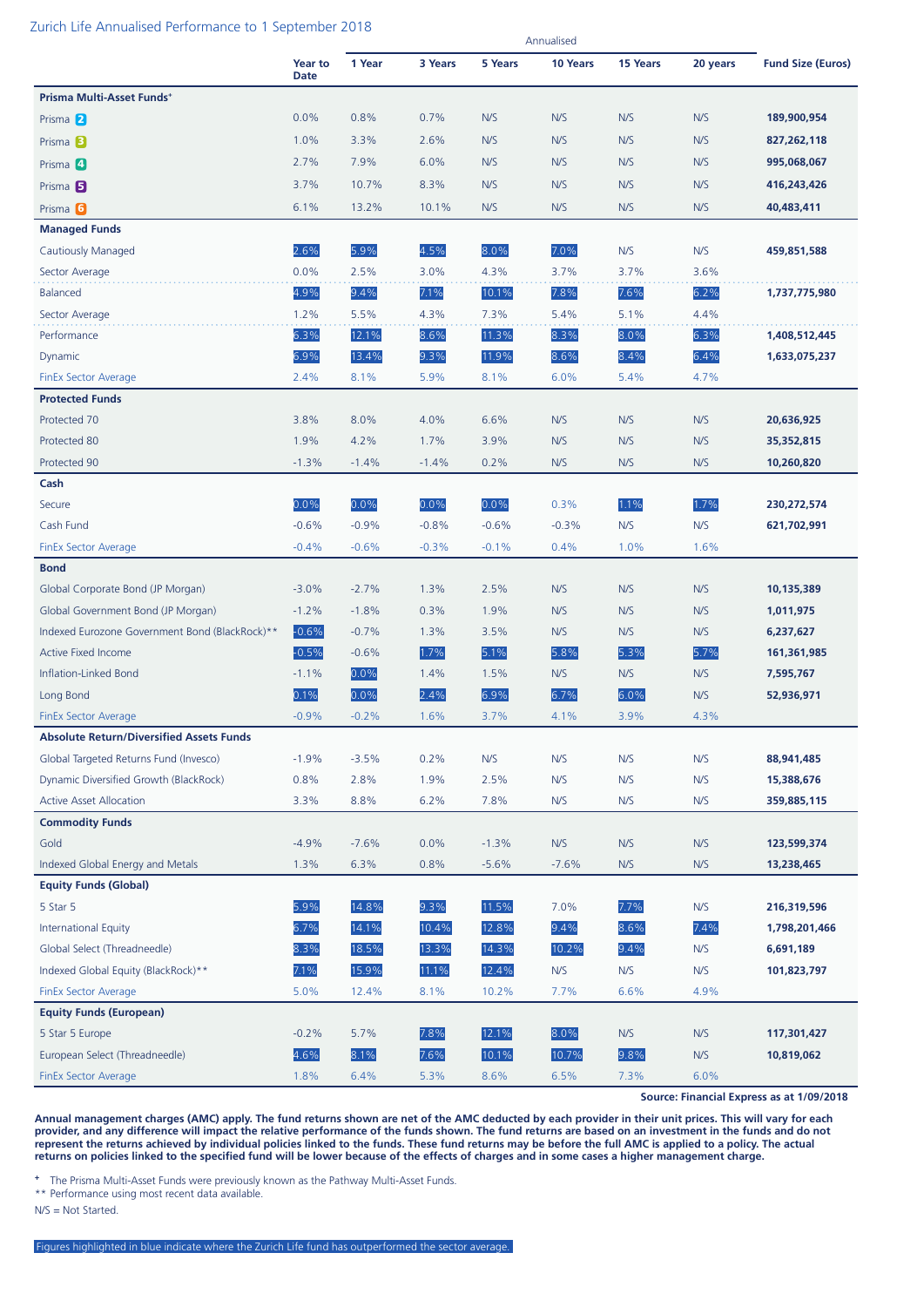| <b>Equity Funds (Euro)</b>                 |         |         |       |         |         |       |      |             |
|--------------------------------------------|---------|---------|-------|---------|---------|-------|------|-------------|
| <b>Eurozone Equity</b>                     | 0.7%    | 5.2%    | 7.3%  | 10.0%   | 7.4%    | 9.3%  | N/S  | 89,675,989  |
| Indexed Eurozone Equity (BlackRock)**      | 0.1%    | 4.3%    | 7.4%  | 8.8%    | N/S     | N/S   | N/S  | 8,022,732   |
| <b>Sector Average</b>                      | $-0.2%$ | 4.3%    | 5.4%  | 8.1%    | 5.2%    | 5.8%  | 4.3% |             |
| <b>Equity Funds (Irish)</b>                |         |         |       |         |         |       |      |             |
| <b>Irish Equity</b>                        | $-0.7%$ | 4.8%    | 5.3%  | 12.8%   | 7.4%    | N/S   | N/S  | 16,743,631  |
| FinEx Sector Average                       | $-2.4%$ | 2.4%    | 2.4%  | 10.0%   | 5.4%    | 4.0%  | 3.8% |             |
| <b>Equity Fund (American)</b>              |         |         |       |         |         |       |      |             |
| 5 Star 5 Americas                          | 13.8%   | 21.8%   | 12.3% | 16.1%   | 10.9%   | N/S   | N/S  | 68,390,872  |
| American Select (Threadneedle)             | 15.0%   | 22.1%   | 15.6% | 16.5%   | 13.2%   | 9.5%  | N/S  | 11,930,816  |
| <b>FinEx Sector Average</b>                | 10.3%   | 18.4%   | 12.0% | 14.8%   | 11.7%   | 8.0%  | 5.6% |             |
| <b>Equity Funds (Far East Asia)</b>        |         |         |       |         |         |       |      |             |
| 5 Star 5 Asia Pacific                      | 1.9%    | 9.1%    | 15.3% | 10.9%   | 6.5%    | N/S   | N/S  | 82,243,468  |
| Asia Pacific Equity                        | 2.0%    | 9.4%    | 14.1% | 9.8%    | N/S     | N/S   | N/S  | 10,604,157  |
| <b>FinEx Sector Average</b>                | $-0.4%$ | 5.7%    | 9.0%  | 7.3%    | 6.9%    | 7.6%  | 8.8% |             |
| <b>Equity Funds (High Yield)</b>           |         |         |       |         |         |       |      |             |
| Dividend Growth                            | 1.1%    | 7.0%    | 8.1%  | 10.7%   | 9.0%    | N/S   | N/S  | 222,710,524 |
| <b>FinEx Sector Average</b>                | 5.0%    | 12.4%   | 8.1%  | 10.2%   | 7.7%    | 6.6%  | 4.9% |             |
| <b>Equity Funds (Emerging Market)</b>      |         |         |       |         |         |       |      |             |
| Emerging Markets Opportunities (JP Morgan) | $-5.7%$ | 0.1%    | 13.2% | N/S     | N/S     | N/S   | N/S  | 6,863,636   |
| <b>FinEx Sector Average</b>                | $-5.0%$ | 0.7%    | 7.7%  | 7.4%    | 4.1%    | 8.5%  | N/S  |             |
| <b>Equity Funds (Specialist)</b>           |         |         |       |         |         |       |      |             |
| Indexed Top Tech 100                       | 23.6%   | 30.7%   | 20.4% | 23.5%   | 18.2%   | 11.9% | N/S  | 62,028,765  |
| <b>FinEx Sector Average</b>                | 2.2%    | 6.3%    | 3.6%  | 4.8%    | 2.3%    | 3.5%  | 3.1% |             |
| <b>Property Funds</b>                      |         |         |       |         |         |       |      |             |
| Fund of REITs                              | $-0.2%$ | 9.3%    | 4.0%  | N/S     | N/S     | N/S   | N/S  | 21,197,465  |
| Indexed European (Ex-UK) Property          | 5.7%    | 11.3%   | 9.7%  | 13.3%   | 8.9%    | N/S   | N/S  | 78,688,803  |
| Australasia Property Fund                  | 2.0%    | 4.2%    | 7.8%  | 8.2%    | 7.2%    | N/S   | N/S  | 54,949,532  |
| <b>FinEx Sector Average</b>                | 2.7%    | 6.2%    | 4.9%  | 7.7%    | 0.4%    | 2.6%  | 5.2% |             |
| <b>Funds Closed to New Business</b>        |         |         |       |         |         |       |      |             |
| Indexed Eurozone Property                  | 6.7%    | 13.3%   | 10.7% | 13.8%   | 7.4%    | N/S   | N/S  | 21,024,292  |
| Indexed India Equity                       | 0.9%    | 7.3%    | 7.2%  | 14.9%   | 5.8%    | N/S   | N/S  | 10,663,496  |
| Income Opportunity (JP Morgan)             | $-0.3%$ | $-0.4%$ | 1.3%  | 0.7%    | N/S     | N/S   | N/S  | 6,536,003   |
| <b>Diversified Assets</b>                  | 3.0%    | 7.1%    | 5.1%  | 5.8%    | 4.4%    | N/S   | N/S  | 12,030,246  |
| Earth Resources                            | 4.0%    | 13.9%   | 1.0%  | $-4.0%$ | $-5.2%$ | N/S   | N/S  | 4,623,330   |
| <b>Green Resources</b>                     | 4.9%    | 18.1%   | 6.6%  | 5.1%    | $-4.9%$ | N/S   | N/S  | 3,926,579   |
| Small Cap Europe (Pictet)                  | $-0.1%$ | 6.6%    | 8.6%  | N/S     | N/S     | N/S   | N/S  | 2,228,940   |

**Warning: Past performance is not a reliable guide to future performance.** 

**Warning: The value of your investment may go down as well as up.** 

**Warning: Benefits may be affected by changes in currency exchange rates.** 

**Warning: If you invest in this fund you may lose some or all of the money you invest.**